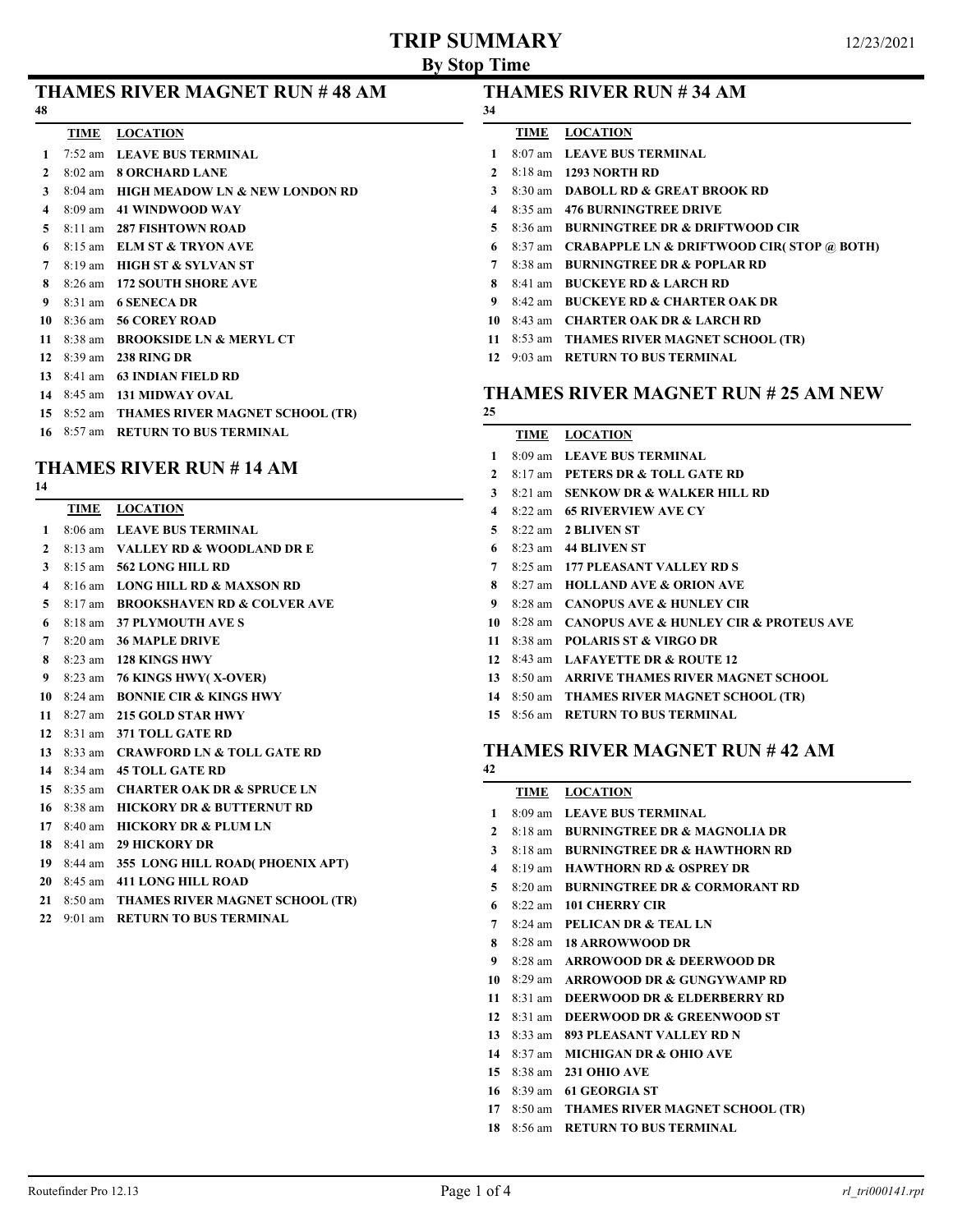#### **THAMES RIVER RUN # 28 AM**

|                | TIME LOCATION                        |
|----------------|--------------------------------------|
|                | 1 8:13 am LEAVE BUS TERMINAL         |
| $\overline{2}$ | 8:18 am 1043 POOUONNOCK RD           |
| $\mathbf{3}$   | 8:22 am 195 MICHELLE LANE            |
|                | 4 8:32 am HICKORY DR & SILVERBELL LN |
|                | 5 8:33 am HICKORY DR & HORNBEAM RD   |
| 6              | 8:34 am 155 HORNBEAM ROAD            |
|                | 7 8:35 am BUCKEYE RD & CYPRESS LN    |
|                |                                      |

- 8:38 am **ALDER LN & RED OAK RD**
- 8:39 am **CHARTER OAK DR & SILVERBELL LN**
- 8:40 am **159 CHARTER OAK DRIVE**
- 8:50 am **THAMES RIVER MAGNET SCHOOL (TR)**
- 9:01 am **RETURN TO BUS TERMINAL**

# **THAMES RIVER RUN # 33 AM new**

#### 

| TIME | <b>LOCATION</b>       |  |  |
|------|-----------------------|--|--|
|      | - - - - - - - - - - - |  |  |

- 8:13 am **LEAVE BUS TERMINAL** 8:15 am **A ST & HIGH ROCK RD**
- 8:18 am **288 MERIDIAN ST( LEDGEWOOD CONDOS)**
- 8:19 am **150 MERIDIAN ST**
- 8:19 am **130 MERIDIAN ST (PARK PLACE)**
- 8:21 am **MINER ST & SMITH ST**
- 8:22 am **BAKER AVE & SMITH ST**
- 8:22 am **LEDYARD AVE & SMITH ST**
- 8:24 am **58 DENISON AVE**
- 8:25 am **510 THAMES STREET**
- 8:26 am **476 THAMES ST**
- 8:27 am **ALLEN ST & THAMES ST**
- 8:28 am **BAKER AVE & THAMES ST**
- 8:29 am **LATHAM ST & THAMES ST**
- 8:29 am **BECKWITH PL & LATHAM ST**
- 8:30 am **33 FORT ST**
- 8:31 am **PLEASANT ST & THAMES ST**
- 8:31 am **SCHOOL ST & THAMES ST**
- 8:33 am **BROAD ST & RAMSDELL ST**
- 8:33 am **BROAD ST & MONUMENT ST**
- 8:34 am **COTTAGE ST & MORGAN CT**
- 8:36 am **94 SPICER AVE**
- 8:37 am **CHURCH ST & SPICER AVE**
- 8:39 am **25 BROAD STREET EXT**
- 8:40 am **404 BRIDGE ST( MOTEL 6) X-OVER)**
- 8:44 am **THAMES RIVER MAGNET SCHOOL (TR)**
- 8:53 am **RETURN TO BUS TERMINAL**

# **THAMES RIVER RUN # 46 AM**

- **TIME LOCATION** 8:16 am **LEAVE BUS TERMINAL** 8:17 am **28 HYROCK TERRACE** 8:22 am **600 MERIDIAN ST EXT AT OFFICE** 8:24 am **651 MERIDIAN ST EXT** 8:26 am **786 POQUONNOCK RD** 8:31 am **992 EASTERN PT** 8:33 am **36 THREE ACRE ROAD** 8:38 am **POQUONNOCK RD & WEST ST** 8:39 am **310 MITCHELL ST** 8:40 am **FLEMING CT & MITCHELL ST** 8:42 am **31 CHICAGO AVE** 8:43 am **HIGH ST & POQUONNOCK RD** 8:45 am **72 RAINVILLE AVE**
- 8:48 am **IN MIDDLE OF CONSTITUTION PL (K & PRE-K ONLY)**
- 8:50 am **THAMES RIVER MAGNET SCHOOL (TR)**
- 8:57 am **RETURN TO BUS TERMINAL**

# **THAMES RIVER MAGNET RUN # 48 PM**

| TIME              | <b>LOCATION</b>                          |
|-------------------|------------------------------------------|
| $3:08 \text{ pm}$ | <b>LEAVE BUS TERMINAL</b>                |
| $3:15$ pm         | <b>ARRIVE THAMES RIVER MAGNET SCHOOL</b> |
| $3:29$ pm         | DEPART THAMES RIVER MAGNET SCHOOL (TR)   |
| $3:42 \text{ pm}$ | <b>131 MIDWAY OVAL</b>                   |
| $3:44 \text{ pm}$ | <b>56 COREY ROAD</b>                     |
| $3:45 \text{ pm}$ | <b>BROOKSIDE LN &amp; MERYL CT</b>       |
| $3:47 \text{ pm}$ | 238 RING DR                              |
|                   | 3:48 pm 63 INDIAN FIELD RD               |
| $3:58 \text{ pm}$ | <b>8 ORCHARD LANE</b>                    |
| $4:00 \text{ pm}$ | HIGH MEADOW LN & NEW LONDON RD           |
| $4:05$ pm         | <b>41 WINDWOOD WAY</b>                   |
| $4:08 \text{ pm}$ | <b>287 FISHTOWN ROAD</b>                 |
| $4:11$ pm         | <b>ELM ST &amp; TRYON AVE</b>            |
| $4:16 \text{ pm}$ | <b>HIGH ST &amp; SYLVAN ST</b>           |
| $4:22$ pm         | <b>172 SOUTH SHORE AVE</b>               |
|                   |                                          |

- 4:30 pm **6 SENECA DR**
- 4:45 pm **RETURN TO BUS TERMINAL**

## **THAMES RIVER MAGNET RUN # 25 PM**

|    | TIME              | <b>LOCATION</b>                           |
|----|-------------------|-------------------------------------------|
| 1  |                   | 3:31 pm LEAVE BUS TERMINAL                |
| 2  |                   | 3:35 pm ARRIVE THAMES RIVER MAGNET SCHOOL |
| 3  | $3:45 \text{ pm}$ | DEPART THAMES RIVER MAGNET SCHOOL (TR)    |
| 4  |                   | 3:54 pm PETERS DR & TOLL GATE RD          |
| 5  | $3:57$ pm         | <b>SENKOW DR &amp; WALKER HILL RD</b>     |
| 6  | $3:58 \text{ pm}$ | <b>65 RIVERVIEW AVE CY</b>                |
| 7  |                   | $3:59 \text{ pm}$ 2 BLIVEN ST             |
| 8  |                   | $3:59 \text{ pm}$ 44 BLIVEN ST            |
| 9  |                   | 4:01 pm 177 PLEASANT VALLEY RD S          |
| 10 | $4:03$ pm         | <b>HOLLAND AVE &amp; ORION AVE</b>        |
| 11 |                   | 4:04 pm CANOPUS AVE & HUNLEY CIR          |
| 12 | $4:05 \text{ pm}$ | <b>CANOPUS AVE &amp; HUNLEY CIR</b>       |
| 13 | $4:14 \text{ pm}$ | <b>POLARIS ST &amp; VIRGO DR</b>          |
| 14 |                   | 4:20 pm LAFAYETTE DR $&$ ROUTE 12         |

4:28 pm **RETURN TO BUS TERMINAL**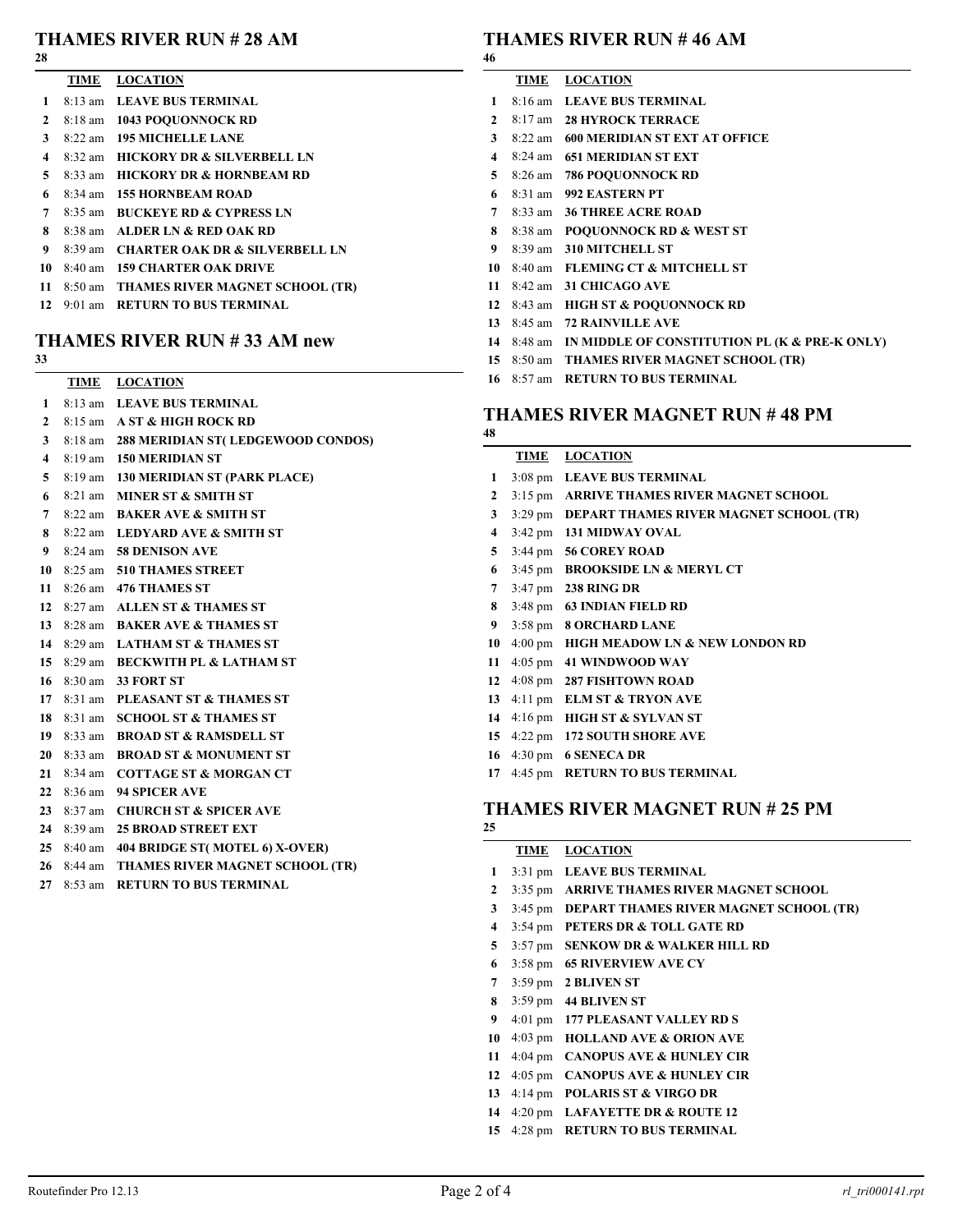## **THAMES RIVER MAGNET RUN # 42 PM**

|                | TIME | <b>LOCATION</b>                                |
|----------------|------|------------------------------------------------|
| 1              |      | 3:31 pm LEAVE BUS TERMINAL                     |
| $\mathbf{2}$   |      | 3:35 pm ARRIVE THAMES RIVER MAGNET SCHOOL      |
| 3 <sup>7</sup> |      | 3:45 pm DEPART THAMES RIVER MAGNET SCHOOL (TR) |
| 4              |      | 3:57 pm BURNINGTREE DR & MAGNOLIA DR           |
| 5              |      | 3:57 pm BURNINGTREE DR & HAWTHORN RD           |
| 6              |      | 3:58 pm HAWTHORN RD & OSPREY DR                |
| 7 <sup>7</sup> |      | 3:59 pm BURNINGTREE DR & CORMORANT RD          |
| 8              |      | 4:01 pm 101 CHERRY CIR                         |
| 9              |      | 4:03 pm PELICAN DR & TEAL LN                   |
|                |      | 10 4:07 pm ARROWOOD DR & DEERWOOD DR           |
|                |      | 11 4:08 pm ARROWOOD DR & GUNGYWAMP RD          |
| 12             |      | 4:09 pm DEERWOOD DR & ELDERBERRY RD            |
| 13             |      | 4:10 pm DEERWOOD DR & GREENWOOD ST             |
|                |      | 14 4:12 pm 893 PLEASANT VALLEY RD N            |
|                |      | 15 4:15 pm MICHIGAN DR & OHIO AVE              |
|                |      | 16 4:16 pm 231 OHIO AVE                        |
| 17             |      | 4:18 pm 61 GEORGIA ST                          |
| 18             |      | 4:27 pm RETURN TO BUS TERMINAL                 |

# **THAMES RIVER RUN # 14 pm**

## **TIME LOCATION**

- 3:31 pm **LEAVE BUS TERMINAL**
- 3:35 pm **ARRIVE THAMES RIVER MAGNET SCHOOL**
- 3:45 pm **DEPART THAMES RIVER MAGNET SCHOOL (TR)**
- 3:55 pm **562 LONG HILL RD**
- 3:57 pm **VALLEY RD & WOODLAND DR E**
- 3:59 pm **LONG HILL RD & MAXSON RD**
- 4:00 pm **BROOKSHAVEN RD & COLVER AVE**
- 4:03 pm **36 MAPLE DRIVE**
- 4:04 pm **37 PLYMOUTH AVE S**
- 4:08 pm **128 KINGS HWY**
- 4:08 pm **76 KINGS HWY( X-OVER)**
- 4:09 pm **BONNIE CIR & KINGS HWY**
- 4:12 pm **215 GOLD STAR HWY**
- 4:16 pm **371 TOLL GATE RD**
- 4:18 pm **CRAWFORD LN & TOLL GATE RD**
- 4:19 pm **45 TOLL GATE RD**
- 4:20 pm **CHARTER OAK DR & SPRUCE LN**
- 4:23 pm **HICKORY DR & BUTTERNUT RD**
- 4:25 pm **HICKORY DR & PLUM LN**
- 4:25 pm **29 HICKORY DR**
- 4:29 pm **355 LONG HILL ROAD( PHOENIX APT)**
- 4:30 pm **411 LONG HILL ROAD**
- 4:37 pm **RETURN TO BUS TERMINAL**

# **THAMES RIVER RUN # 33 PM new**

| 33                      |                   |                                        |
|-------------------------|-------------------|----------------------------------------|
|                         | TIME              | <b>LOCATION</b>                        |
| 1                       | $3:31$ pm         | <b>LEAVE BUS TERMINAL</b>              |
| $\overline{2}$          | $3:35$ pm         | ARRIVE THAMES RIVER MAGNET SCHOOL      |
| 3                       | $3:45$ pm         | DEPART THAMES RIVER MAGNET SCHOOL (TR) |
| $\overline{\mathbf{4}}$ | $3:53$ pm         | A ST & HIGH ROCK RD                    |
| 5                       | $3:55$ pm         | <b>GINGER DR &amp; LORRAINE RD</b>     |
| 6                       | $3:59$ pm         | 288 MERIDIAN ST(LEDGEWOOD CONDOS)      |
| 7                       | $4:01 \text{ pm}$ | 130 MERIDIAN ST (PARK PLACE)           |
| 8                       | $4:02 \text{ pm}$ | <b>MINER ST &amp; SMITH ST</b>         |
| 9                       | $4:03 \text{ pm}$ | <b>BAKER AVE &amp; SMITH ST</b>        |
| 10                      | $4:04 \text{ pm}$ | <b>LEDYARD AVE &amp; SMITH ST</b>      |
| 11                      | $4:05$ pm         | <b>DENISON AVE &amp; MITCHELL ST</b>   |
| 12                      | $4:06$ pm         | <b>510 THAMES STREET</b>               |
| 13                      | $4:07 \text{ pm}$ | 476 THAMES ST                          |
| 14                      | $4:08 \text{ pm}$ | <b>ALLEN ST &amp; THAMES ST</b>        |
| 15                      | $4:09$ pm         | <b>BAKER AVE &amp; THAMES ST</b>       |
| 16                      | $4:10 \text{ pm}$ | <b>FORT ST &amp; THAMES ST</b>         |
| 17                      | $4:11$ pm         | <b>LATHAM ST &amp; THAMES ST</b>       |
| 18                      | $4:11$ pm         | <b>BECKWITH PL &amp; LATHAM ST</b>     |
| 19                      | $4:12 \text{ pm}$ | PLEASANT ST & THAMES ST                |
| 20                      | $4:12 \text{ pm}$ | <b>SCHOOL ST &amp; THAMES ST</b>       |
| 21                      | $4:14 \text{ pm}$ | <b>BROAD ST &amp; THAMES ST</b>        |
| 22                      | $4:14$ pm         | <b>BROAD ST &amp; RAMSDELL ST</b>      |
| 23                      | $4:15 \text{ pm}$ | <b>BROAD ST &amp; MONUMENT ST</b>      |
| 24                      | $4:16$ pm         | <b>COTTAGE ST &amp; MORGAN CT</b>      |
| 25                      |                   | 4:18 pm 94 SPICER AVE                  |
| 26                      | $4:19$ pm         | <b>CHURCH ST &amp; SPICER AVE</b>      |
| 27                      | $4:21$ pm         | <b>25 BROAD STREET EXT</b>             |
| 28                      | $4:22$ pm         | <b>404 BRIDGE ST(MOTEL 6) X-OVER</b>   |
|                         |                   |                                        |

4:28 pm **RETURN TO BUS TERMINAL**

#### **THAMES RIVER RUN # 34 PM**

## **TIME LOCATION**

- 3:31 pm **LEAVE BUS TERMINAL** 3:35 pm **ARRIVE THAMES RIVER MAGNET SCHOOL** 3:45 pm **DEPART THAMES RIVER MAGNET SCHOOL (TR)** 3:56 pm **CHARTER OAK DR & LARCH RD** 3:58 pm **BUCKEYE RD & CHARTER OAK DR** 3:59 pm **BUCKEYE RD & LARCH RD** 4:02 pm **BURNINGTREE DR & POPLAR RD** 4:03 pm **BURNINGTREE DR & DRIFTWOOD CIR** 4:04 pm **CRABAPPLE LN & DRIFTWOOD CIR( STOP @ BOTH)** 4:06 pm **476 BURNINGTREE DRIVE** 4:11 pm **1293 NORTH RD** 4:21 pm **DABOLL RD & GREAT BROOK RD**
	- 4:31 pm **RETURN TO BUS TERMINAL**